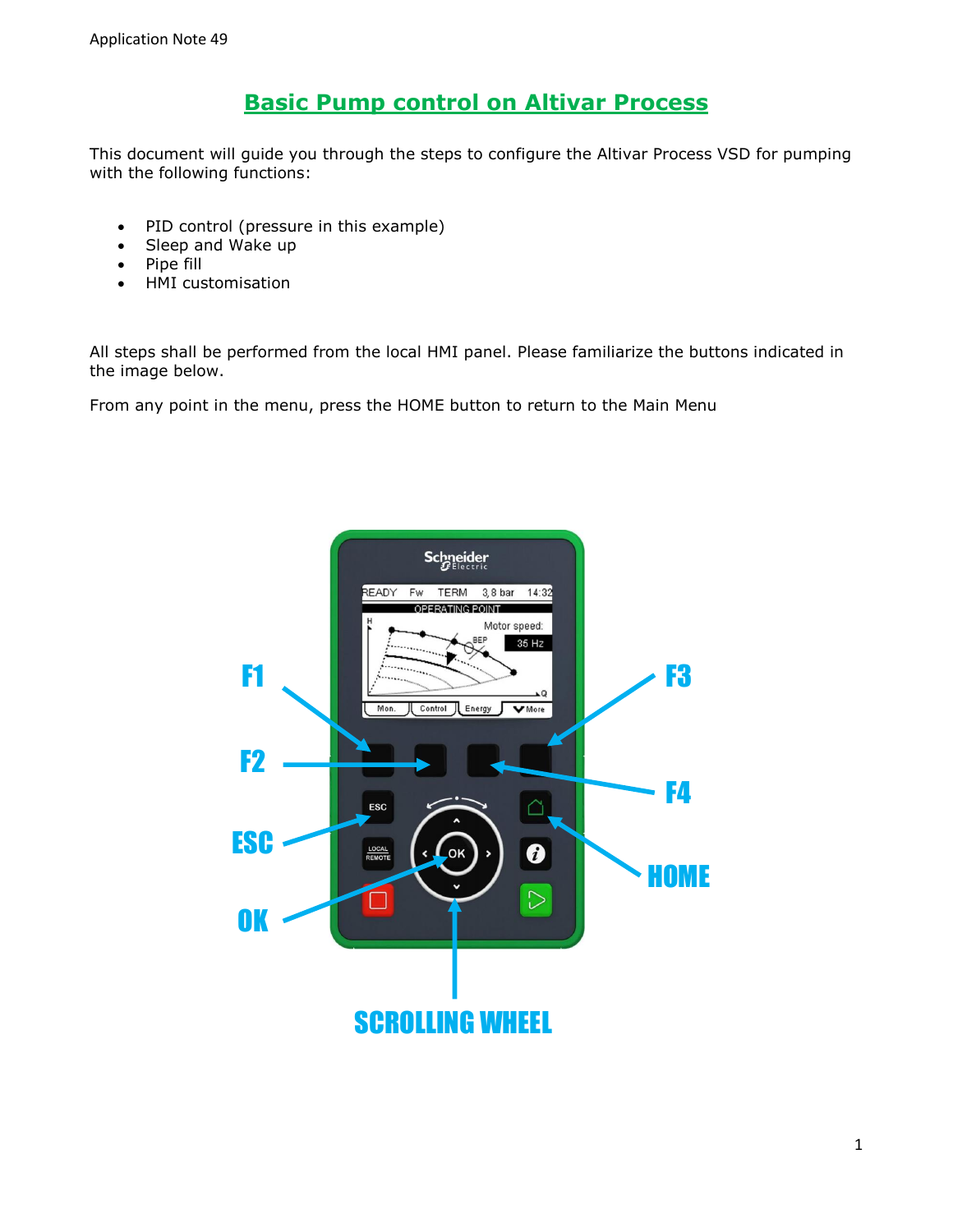# **Application Detail**

For this example we have one pump controlling the pressure on an irrigation line, with the following requirements:

- Maintain 25 Hz speed during start-up to fill the pipeline, once the pressure is above 4 bar or 5 minutes (300 seconds) has past, complete pipe-fill and begin PID control.
- $\bullet$  Pressure set point = 5 Bar
- Go to sleep if in PID control (not pipe-fill) and the pipeline is at pressure (6 Bar) and the speed is below 27 Hz for 30 seconds
- Wake the system up when the pressure falls below 3.5 Bar
- Analogue input 1 will be configured for the pressure transducer
- Digital input 5 shall be the HP pressure switch and requires a 2 second delay
- The VSD will be as default, 2-wire control (Digital input 1 is forward)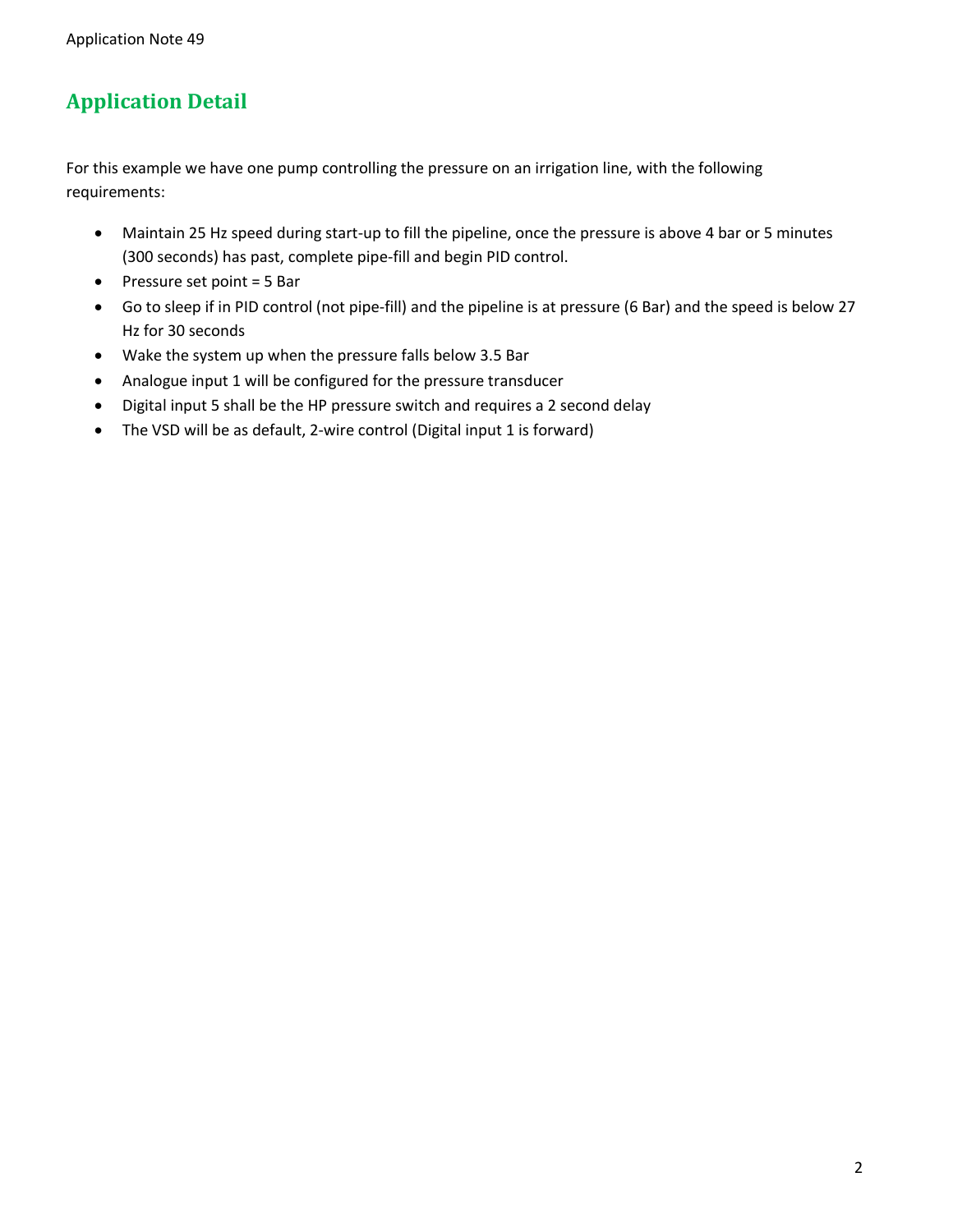# **Layout:**

The pump system will have a pressure transducer on the outlet side of the pump and a pressure switch for high pressure cut out.



## **Wiring:**

In this example, the pressure transducer requires 24vdc external supply and is wired back to Analogue input 1. There is also a switch to stop and start the pump wired to Digital input 1 and the high pressure switch to Digital input 5.

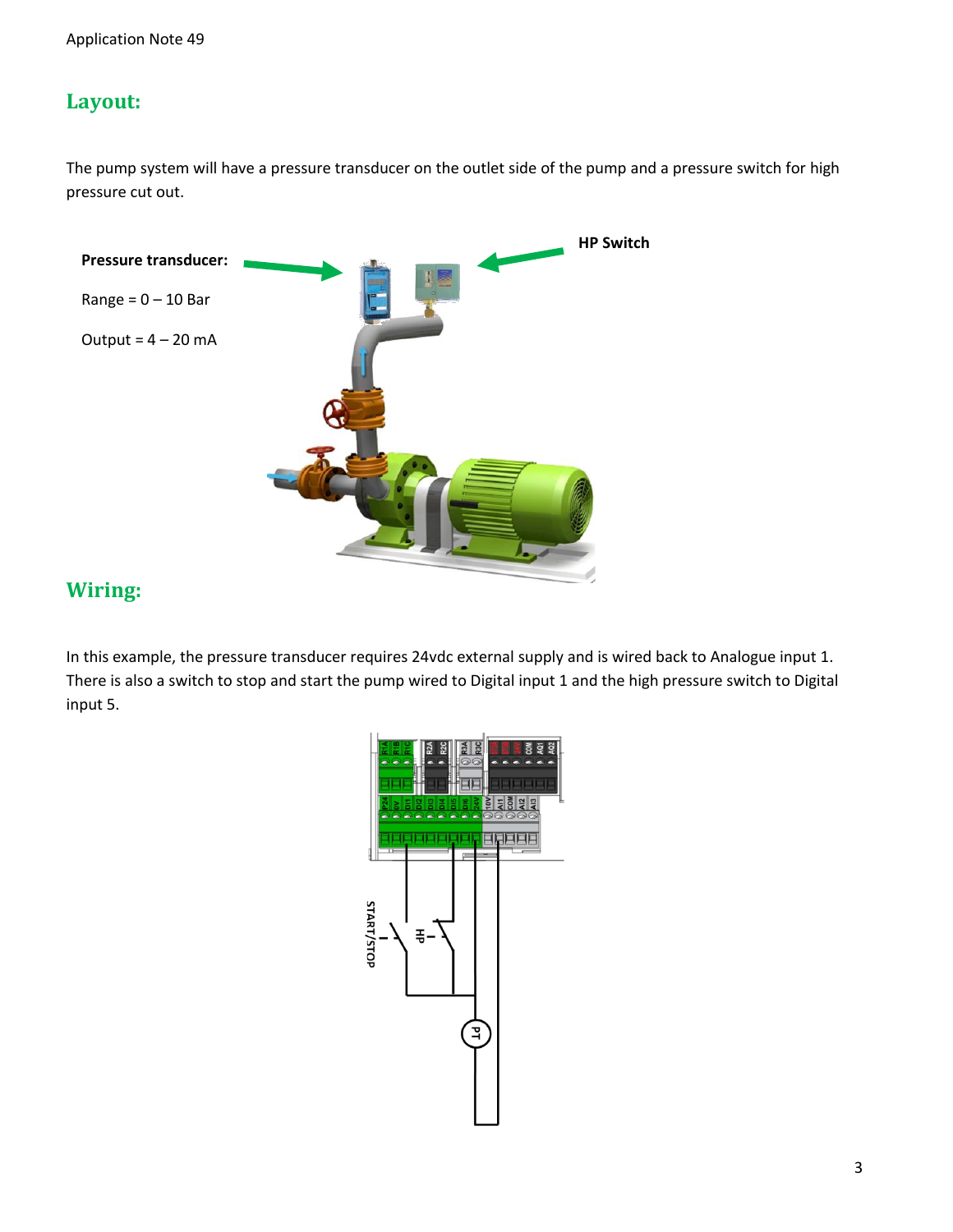# **VSD Configuration:**

#### **Motor setup**

Press the HOME key once to get to the Main Menu select "1 Simply start" and Press OK



- Enter all motor nameplate details correctly
- Select "Autotuning" and press OK
- Ensure "2/3-Wire Control" is set to "2-Wire Control"

| RDY                      | 0.0Hz        | 0.00 A             | Lerm |
|--------------------------|--------------|--------------------|------|
|                          | Simply start |                    |      |
| 2/3-Wire Control         |              | 2-Wire Control     |      |
| Max Frequency            |              | 60.0 <sub>Hz</sub> |      |
| Autotuning               |              | No action          |      |
| <b>Autotuning Status</b> |              | Not Done           |      |
| Motor Th Current         |              | 3.50 A             |      |
| S. Start                 | JI, Mymenu.  | Mod.p.             |      |

Select "Apply Autotuning" and press OK

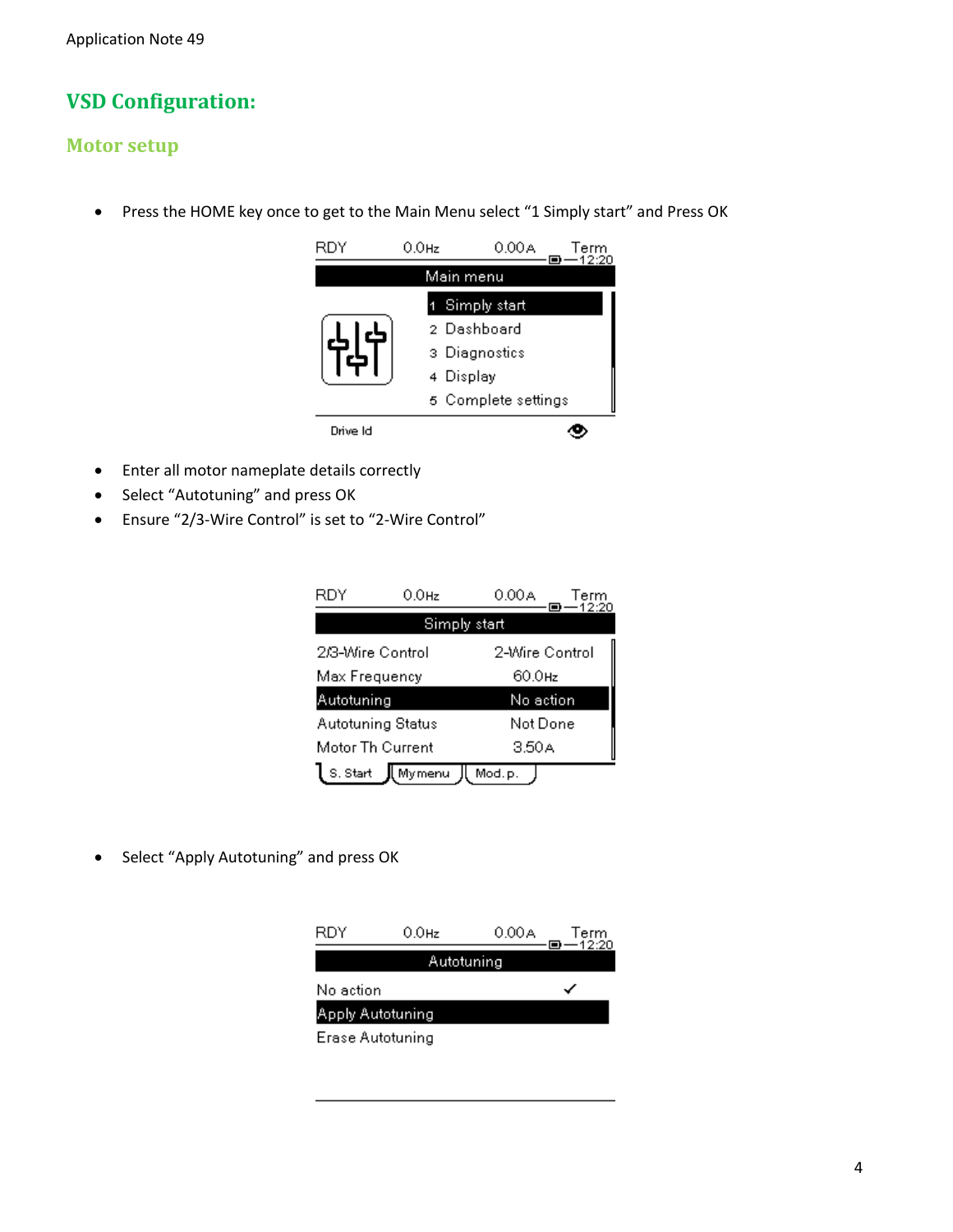- A warning will appear ensure it is safe to power the motor
- Press OK

| RDY                 | 0.0Hz                                        | 0.00 A | Term<br>一回一12:51 |
|---------------------|----------------------------------------------|--------|------------------|
|                     | DANGER                                       |        |                  |
|                     | HAZARD OF ELECTRIC SHOCK OR ARC              |        |                  |
| FLASH               |                                              |        |                  |
|                     | During [Autotuning] tUn, the motor operates] |        |                  |
| at nominal current. |                                              |        |                  |
|                     | Verify that the same precautions are in      |        |                  |

- Once the Autotune is complete you will return to the Simply start menu
- Ensure that "Autotuning Status" states "Autotuning Done"

| RDY                                    | 0.0Hz               | 0.00A                  | Term |
|----------------------------------------|---------------------|------------------------|------|
|                                        | Simply start        |                        |      |
|                                        | Motor 1 Cosinus Phi | 0.77                   |      |
| 2/3-Wire Control                       |                     | 2-Wire Control         |      |
| Max Frequency                          |                     | 60.0 <sub>Hz</sub>     |      |
| Autotuning                             |                     | No action              |      |
| <b>Autotuning Status</b>               |                     | <b>Autotuning Done</b> |      |
| <b>ji</b> Mymenu<br>S. Start<br>Mod.p. |                     |                        |      |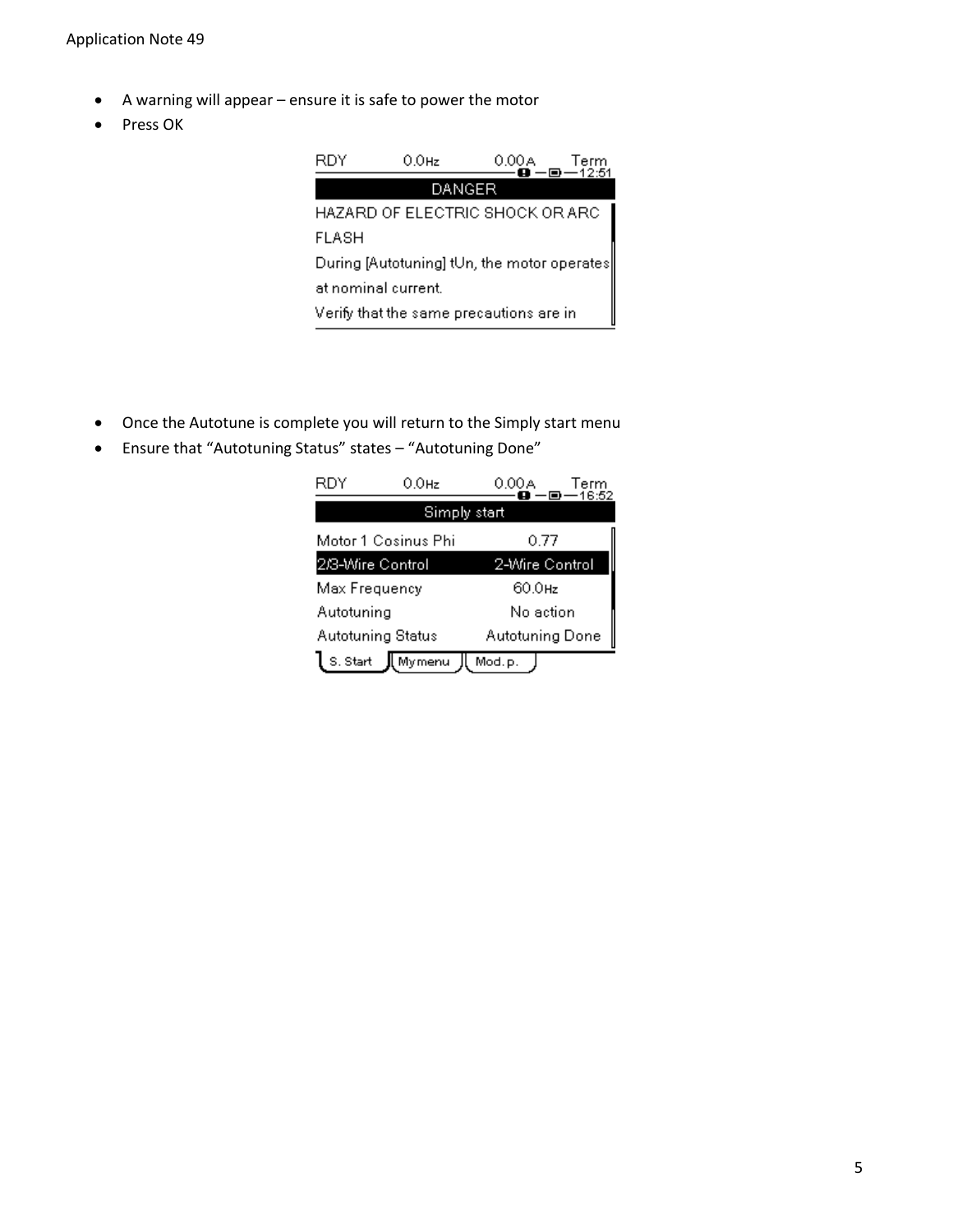#### **Define System units**

From the Complete settings menu, select "5.3 Define system units"



- Select "P sensor unit", press OK
- Select "0.1 Bar" press OK
- A warning will appear, press OK

| RDY                | $+2.7$ Hz           | 0.00A<br>Term<br>—17:39 |  |
|--------------------|---------------------|-------------------------|--|
| 5.3                | Define system units |                         |  |
| sensor unit        |                     | -Kpa<br>Ί               |  |
| Flow rate unit     |                     | 0.1 m3/h                |  |
| Temperature unit   |                     | 0.1°C                   |  |
| Currency unit list |                     | Euro                    |  |
|                    |                     |                         |  |

۰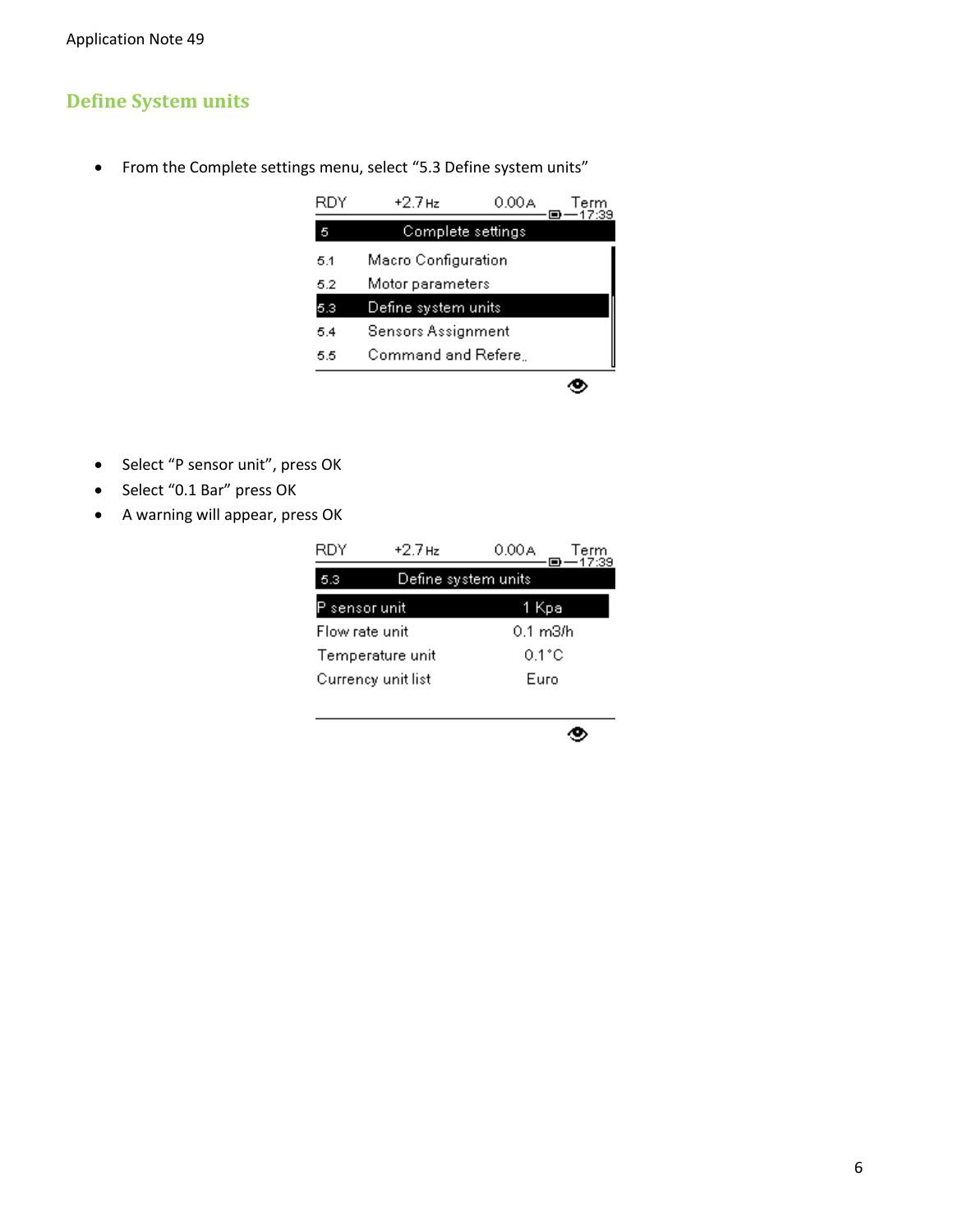### **Pressure Sensor Configuration**

From the Main menu select "5 Complete settings" and press OK



• Select "5.4 Sensors Assignment" and press OK

| RDY | 0.0Hz                     | 0.00 A | erm<br>2:29 |
|-----|---------------------------|--------|-------------|
| 5   | Complete settings         |        |             |
| 5.1 | Macro Configuration       |        |             |
| 5.2 | Motor parameters          |        |             |
| 5.3 | Define system units       |        |             |
|     | <b>Sensors Assignment</b> |        |             |
| 5.5 | Command and Refere.       |        |             |
|     |                           |        |             |

Select "OutletPres Assign" and press OK

| RDY               | 0.0Hz              | 0.00A<br>Term<br>$-12:29$ |  |
|-------------------|--------------------|---------------------------|--|
| 5.4               |                    | <b>Sensors Assignment</b> |  |
| InletPres Assign  |                    | Not Configured            |  |
| OutletPres Assign |                    | Not Configured            |  |
|                   | Inst. Flow Assign. | Not Configured            |  |

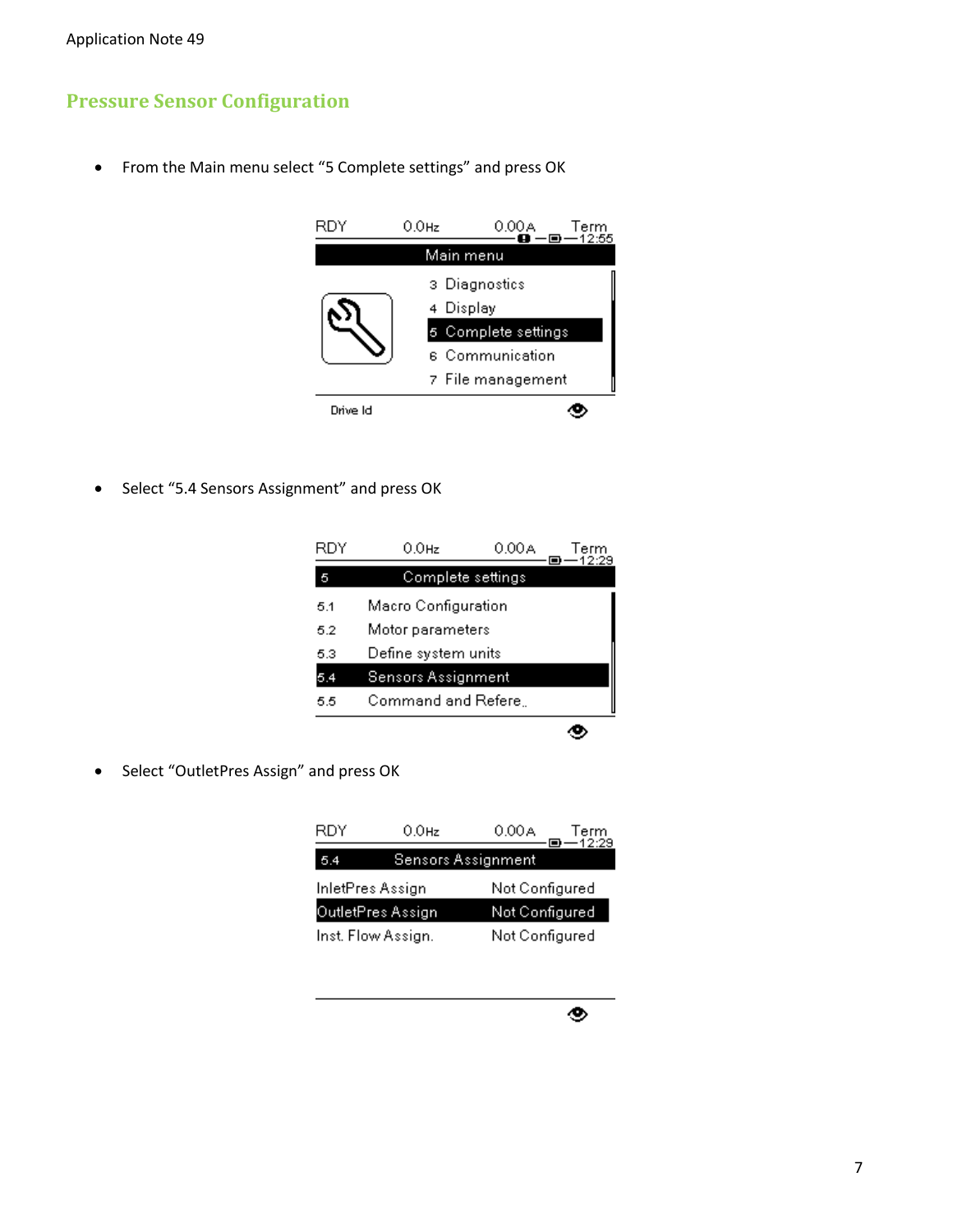Select "AI1" for analogue input 1 and press OK

| RDY            | $0.0$ Hz          | 0.00 A | Term<br>—12:29 |
|----------------|-------------------|--------|----------------|
|                | OutletPres Assign |        |                |
| Not Configured |                   |        |                |
| AI1            |                   |        |                |
| Al2            |                   |        |                |
| AI3.           |                   |        |                |
| Al Virtual 1   |                   |        |                |

Once back in the "Sensors Assignment" menu select "AI1 Sensor Config" and press OK

| RDY                | 0.0Hz                     | 0.00A          | Term<br>—12:30 |
|--------------------|---------------------------|----------------|----------------|
| 5.4                | <b>Sensors Assignment</b> |                |                |
| InletPres Assign   |                           | Not Configured |                |
| OutletPres Assign  |                           | Al1            |                |
| Al1 Sensor Config. |                           |                |                |
| Inst. Flow Assign. |                           | Not Configured |                |
|                    |                           |                |                |
|                    |                           |                |                |

- Select "AI1 Type" and press OK
- Change from Voltage to Current
- Press OK

| RDY     | $0.0$ Hz | 0.00 A | Term<br>$-13:39$<br>o |
|---------|----------|--------|-----------------------|
|         | Al1 Type |        |                       |
| Voltage |          |        |                       |
| Durrent |          |        |                       |
|         |          |        |                       |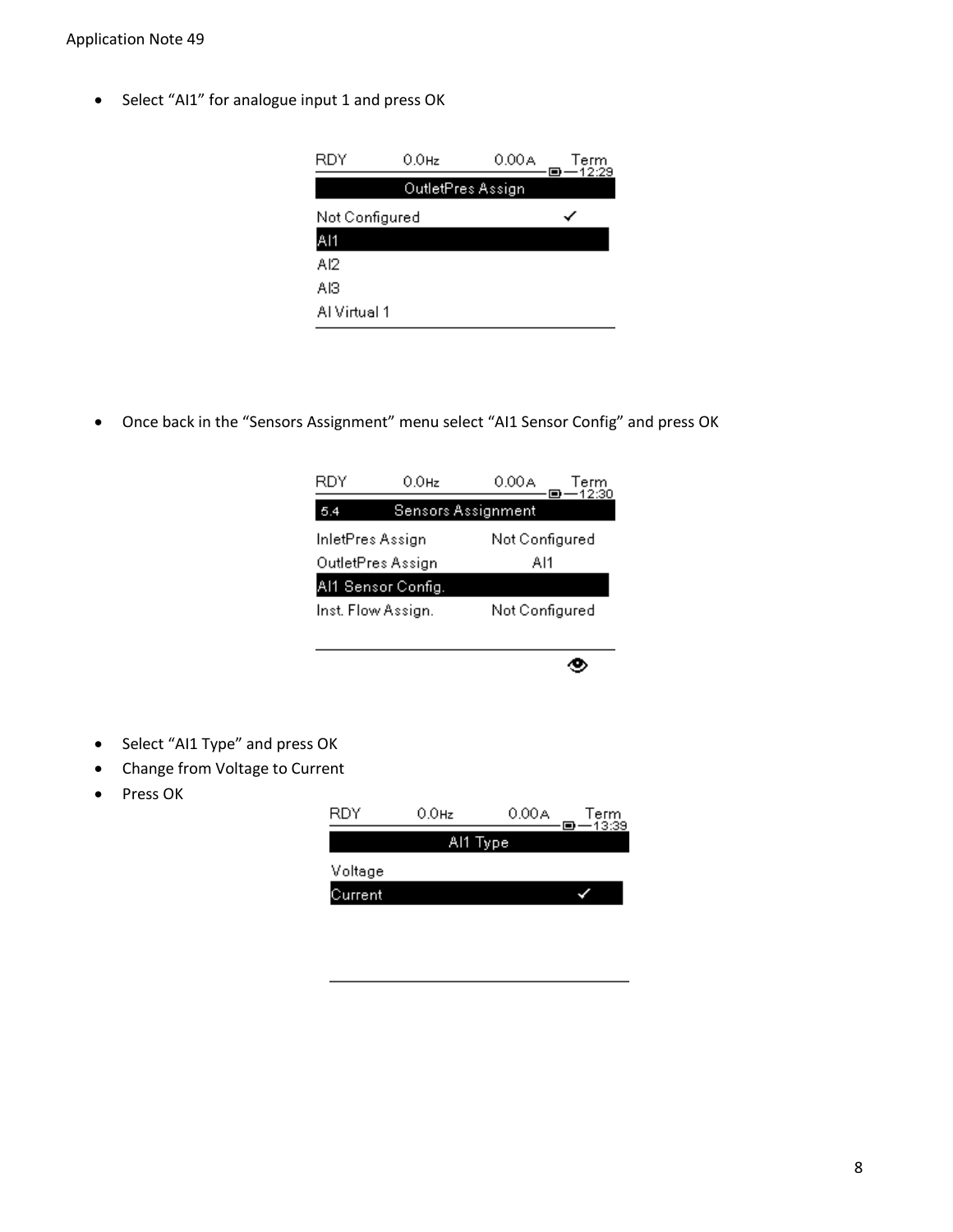• Set the minimum feedback value to 4.0mA

| RDY            | $0.0$ Hz            | Term<br>0.00A<br>$-\blacksquare$ $-12:30$ |  |
|----------------|---------------------|-------------------------------------------|--|
|                | Al1 Sensor Config.  |                                           |  |
| Al1 Type       |                     | Current                                   |  |
| Al1 Min. Value |                     | 4.0mA                                     |  |
| Al1 Max Value  |                     | 20.0 <sub>m</sub> A                       |  |
|                | Al1 Lowest Process  | Ω                                         |  |
|                | Al1 Highest Process | Ω                                         |  |
|                |                     |                                           |  |

• Increase "Ai1 Highest Process" to +100, press OK This is because the system units are 0.1 Bar, therefore  $0.1 \times 100 = 10$  Bar We could change the system units to 1 Bar, if this is done Ai1 Highest Process will = 10 (1 x 10 = 10) but for better resolution it is best to have a smaller scaling unit

| RDY            | $0.0$ Hz            | 0.00A<br>–■一12:30   | Term |
|----------------|---------------------|---------------------|------|
|                | Al1 Sensor Config.  |                     |      |
| Al1 Type       |                     | Current             |      |
| Al1 Min. Value |                     | 4.0mA               |      |
| Al1 Max Value  |                     | 20.0 <sub>m</sub> A |      |
|                | Al1 Lowest Process  | Ω                   |      |
|                | Al1 Highest Process | +100                |      |
|                |                     |                     |      |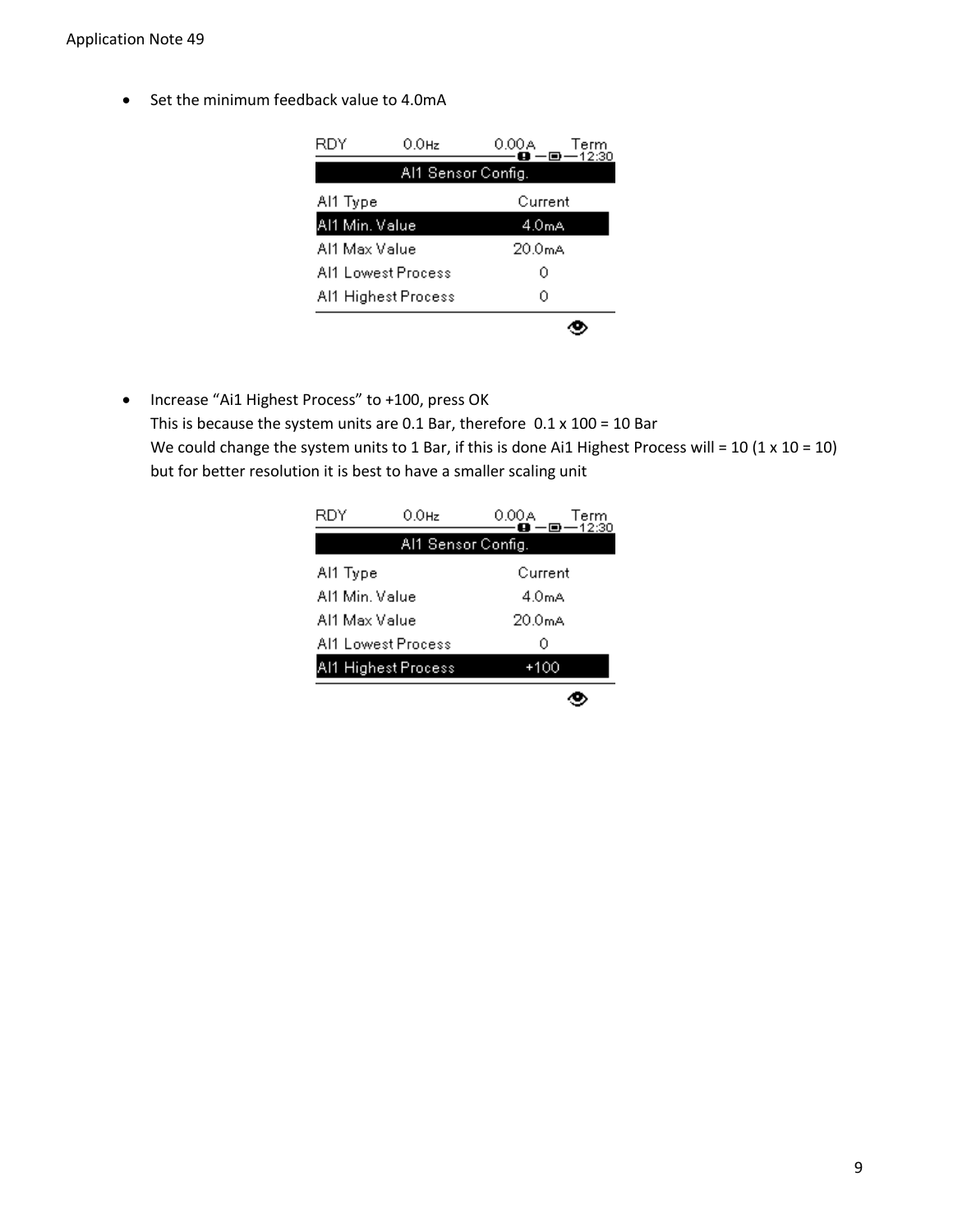### **PID Setup**

- Press the ESC button twice to return to the Complete settings menu
- Select "5.6 Pump functions" and press OK

| RDY  | 0.0Hz              | 0.00A | Term<br>—12:30 |
|------|--------------------|-------|----------------|
| 5    | Complete settings  |       |                |
| 5.5  | Command and Refere |       |                |
| 5.6  | Pump functions     |       |                |
| 5.7  | Pump monitoring    |       |                |
| 5.9  | Generic functions  |       |                |
| 5.10 | Generic monitoring |       |                |
|      |                    |       |                |

• Select "PID controller" and press OK



• Select "Type of control" and press OK

| RDY             | $0.0$ Hz | 0.00 A<br>-6<br>n | Term<br>13:54 |  |
|-----------------|----------|-------------------|---------------|--|
|                 | Feedback |                   |               |  |
| Type of control |          | NA                |               |  |
| PID feedback    |          | Not Configured    |               |  |
|                 |          |                   |               |  |
|                 |          |                   |               |  |
|                 |          |                   |               |  |
| Feed            | Ref      | Settings          | ю             |  |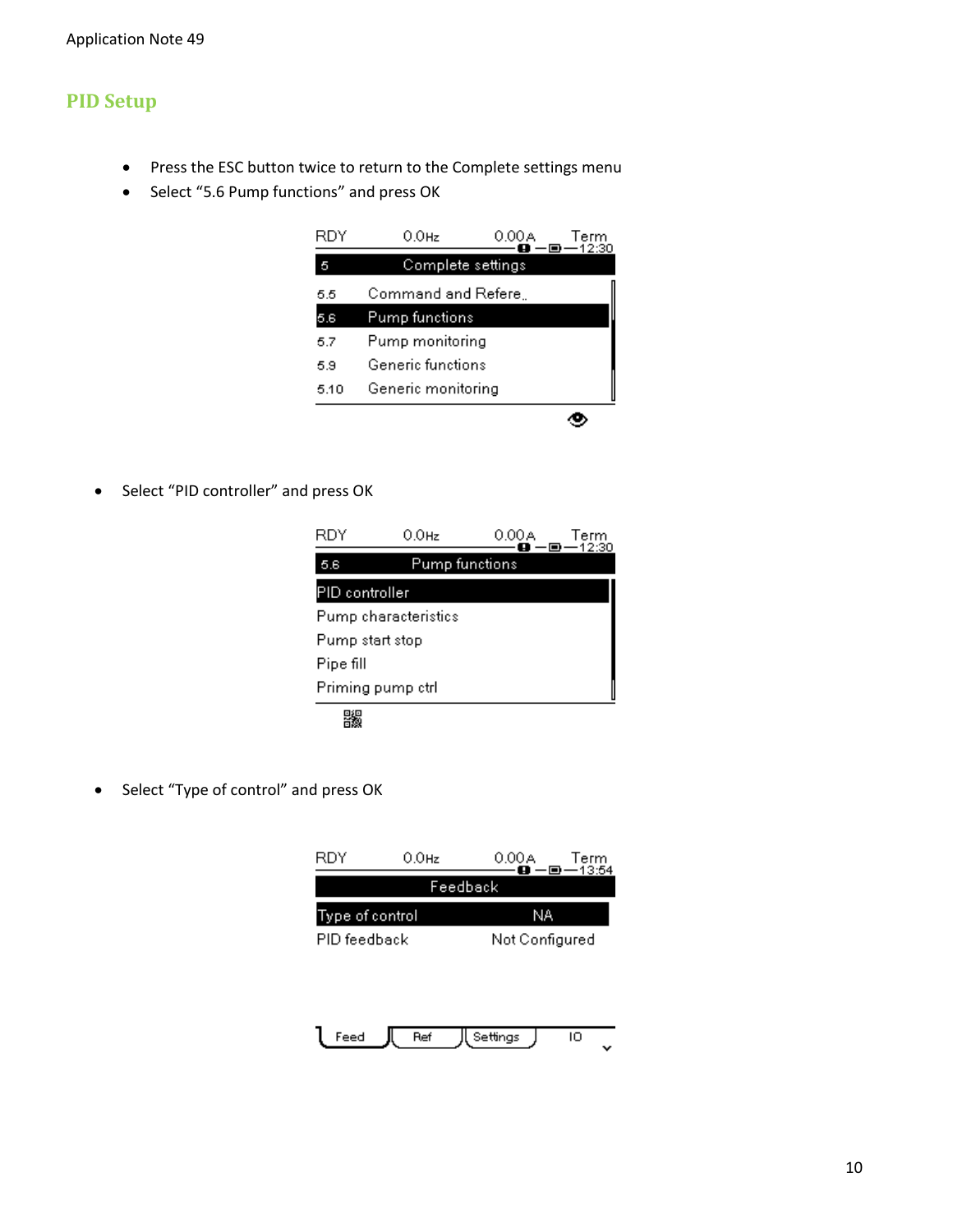• If "PRESSURE" is not selected (default), highlight and press OK

| RDY             | $0.0$ Hz | 0.00 A          | Term<br>$\ddot{H} - \ddot{H} - 13:54$ |
|-----------------|----------|-----------------|---------------------------------------|
|                 |          | Type of control |                                       |
| NA.             |          |                 |                                       |
| <b>PRESSURE</b> |          |                 |                                       |
| FLOW            |          |                 |                                       |
| OTHER           |          |                 |                                       |

• Select "PID feedback" and press OK

| RDY             | 0.0Hz | 0.00A          | Term<br>$-11:41$ |
|-----------------|-------|----------------|------------------|
|                 |       | Feedback       |                  |
| Type of control |       | PRESSURE       |                  |
| PID feedback    |       | Not Configured |                  |
|                 |       |                |                  |

|  | ҡ |  |
|--|---|--|
|  |   |  |

Form the PID feedback menu, select "AI1" and press OK

| RDY            | $0.0$ Hz     | 0.00 A | Term<br>-11:43 |
|----------------|--------------|--------|----------------|
|                | PID feedback |        |                |
| Not Configured |              |        |                |
| A11            |              |        |                |
| AI2            |              |        |                |
| AI3            |              |        |                |
| Al Virtual 1   |              |        |                |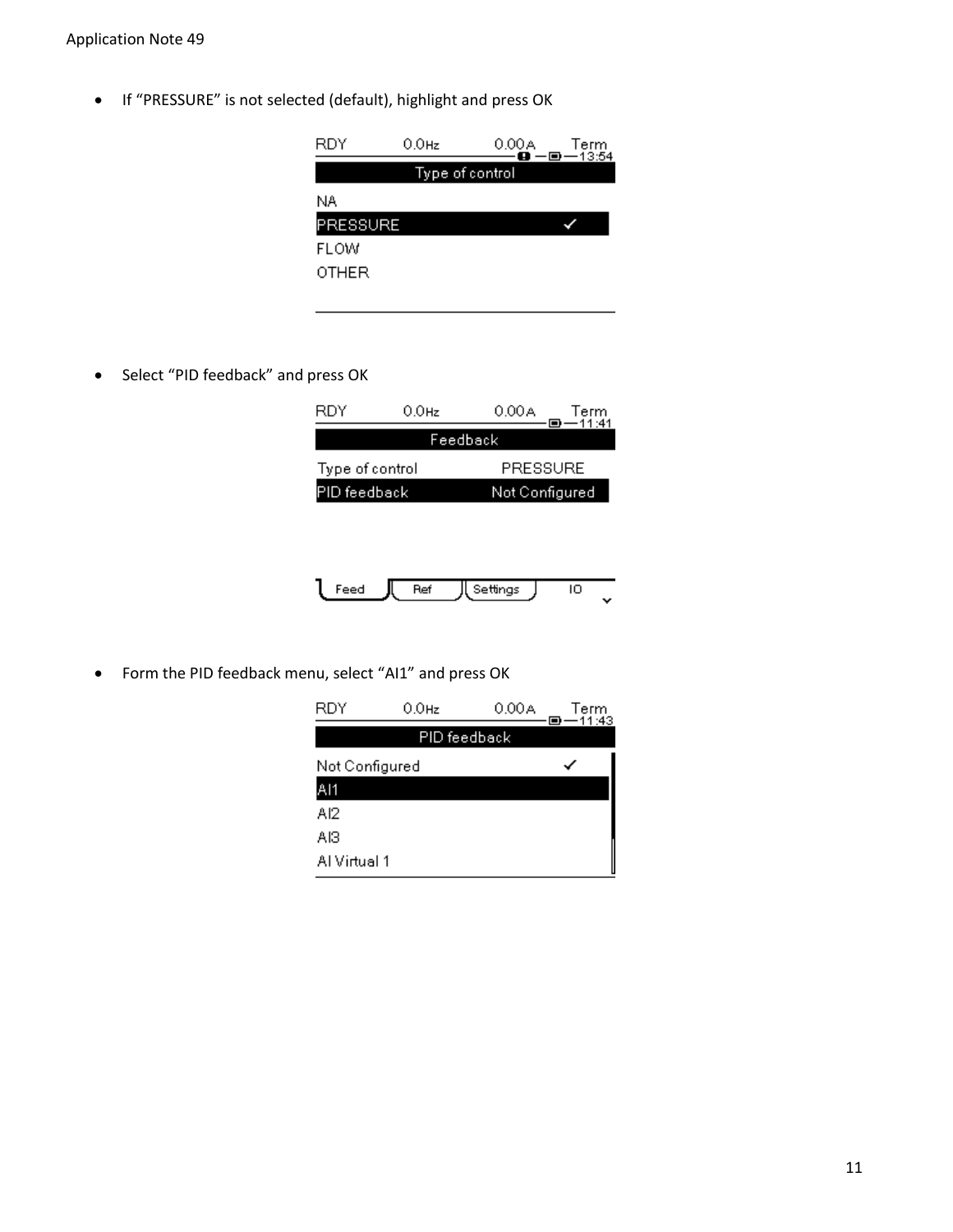- Change "Min PID feedback" to 0.0 Bar, press OK
- Change "Max PID feedback" to 10.0 Bar, press OK

|                | 0.0Hz            | 0.00 A              | Term<br>15:00 |
|----------------|------------------|---------------------|---------------|
|                | Feedback         |                     |               |
| Al1 Type       |                  | Current             |               |
| Al1 Min. Value |                  | 4.0mA               |               |
| Al1 Max Value  |                  | 20.0 <sub>m</sub> A |               |
|                | Min PID feedback | 0.0bar              |               |
|                | Max PID feedback | 10.0 bar            |               |
| Feed           | Ref              | Settings<br>ю       |               |

- Press the F2 key for the "Ref" TAB
- Select "Intern PID Ref" press OK

| RDY             | $0.0$ Hz            | 0.00A               | Term<br>14:53 |  |
|-----------------|---------------------|---------------------|---------------|--|
|                 | Reference frequency |                     |               |  |
| Intern PID Ref  |                     | No                  |               |  |
|                 | Ref Freq 1 Config   | Al1                 |               |  |
| Min PID Process |                     | 10.0 <sub>bar</sub> |               |  |
| Max PID Process |                     | 10.0 bar            |               |  |
|                 | AutoManual assign.  | Not Assigned        |               |  |
| Feed            | Ref                 | Settings            | ю             |  |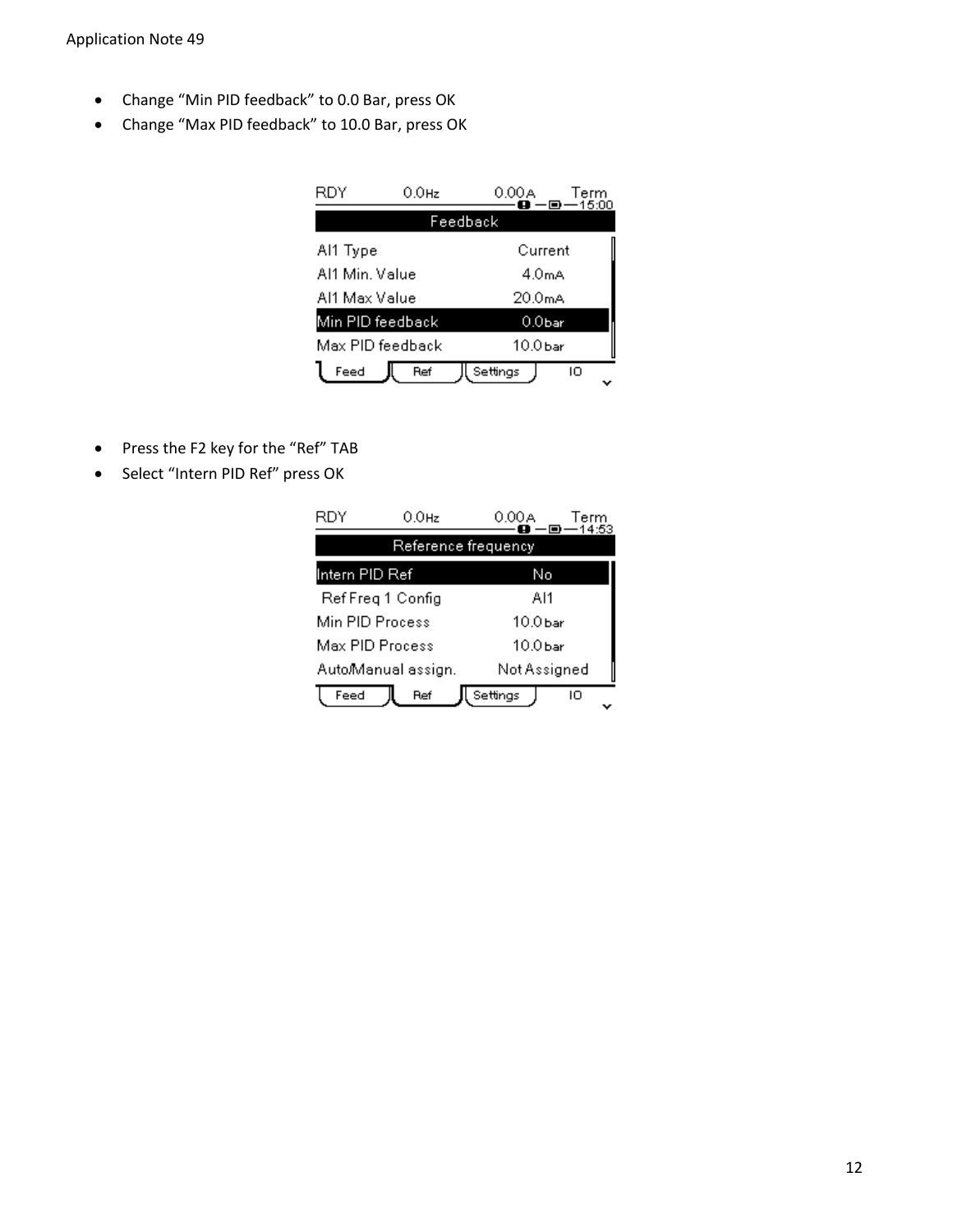• Select "Yes" press OK

| RDY | $0.0$ Hz       | 0.00 A<br>Term<br>$0 - 5 - 14:54$ |  |
|-----|----------------|-----------------------------------|--|
|     | Intern PID Ref |                                   |  |
| No  |                |                                   |  |
| 28  |                |                                   |  |
|     |                |                                   |  |
|     |                |                                   |  |
|     |                |                                   |  |

 "Min PID Process" and "Max PID Process" are to ensure the PID set point never falls outside these values. For this application we assume the system has a maximum operating pressure of 6 Bar and we do not wish to operate below 4 Bar.

| RDY              | $0.0$ Hz            | 0.00A              | Term<br>14:56 |
|------------------|---------------------|--------------------|---------------|
|                  | Reference frequency |                    |               |
| Intern PID Ref   |                     | Yes                |               |
| Min PID Process  |                     | 4 Obar             |               |
| Max PID Process  |                     | 6.0 <sub>bar</sub> |               |
| Internal PID ref |                     | 6.0bar             |               |
|                  | AutoManual assign.  | Not Assigned       |               |
| Feed             | Ref                 | Settings           | ю             |

For this example, we wish to maintain 5.0 Bar. So set "Internal PID ref" to 5.0 Bar

| RDY                                | 0.0Hz               | 0.00A              | Term<br>14:56 |
|------------------------------------|---------------------|--------------------|---------------|
|                                    | Reference frequency |                    |               |
| Intern PID Ref                     |                     | Yes                |               |
| Min PID Process                    |                     | 4.0bar             |               |
| Max PID Process                    |                     | 6.0 <sub>bar</sub> |               |
| Internal PID ref                   |                     | 5.0 <sub>bar</sub> |               |
| Not Assigned<br>AutoManual assign. |                     |                    |               |
| Feed                               | Ref                 | Settings<br>ю      |               |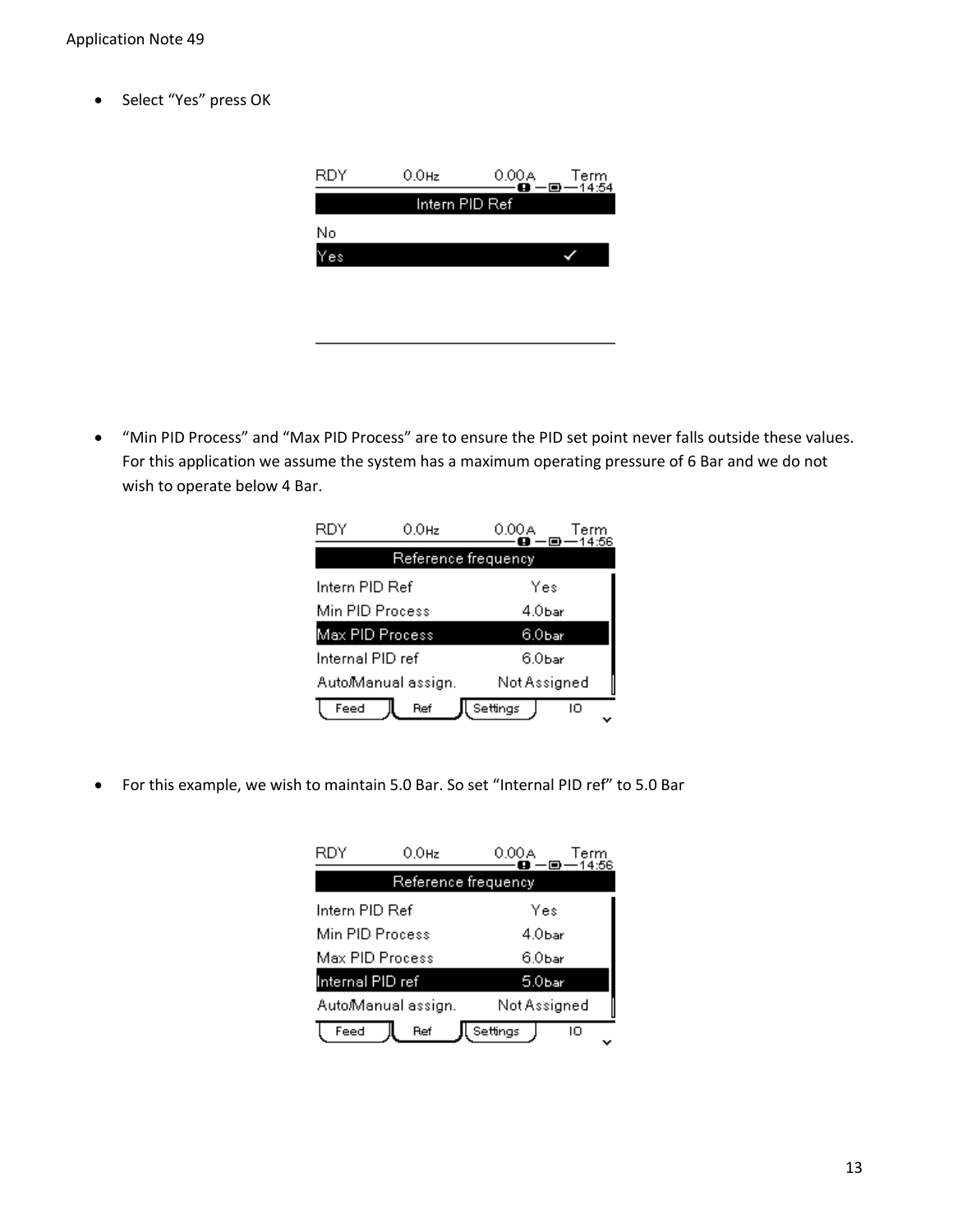### **Pipe Fill**

- From the Complete settings menu, select "5.6 Pump functions" press OK
- Select "Pipe fill" press OK



• Select "Activation Mode" press OK





• In the Activation Mode menu select "Outlet Pressure" press OK

| RDY             | $0.0$ Hz        | 0.00 A | Term<br>$-0 - 15.34$ |
|-----------------|-----------------|--------|----------------------|
|                 | Activation Mode |        |                      |
| No              |                 |        |                      |
| Feedback        |                 |        |                      |
| Outlet Pressure |                 |        |                      |
|                 |                 |        |                      |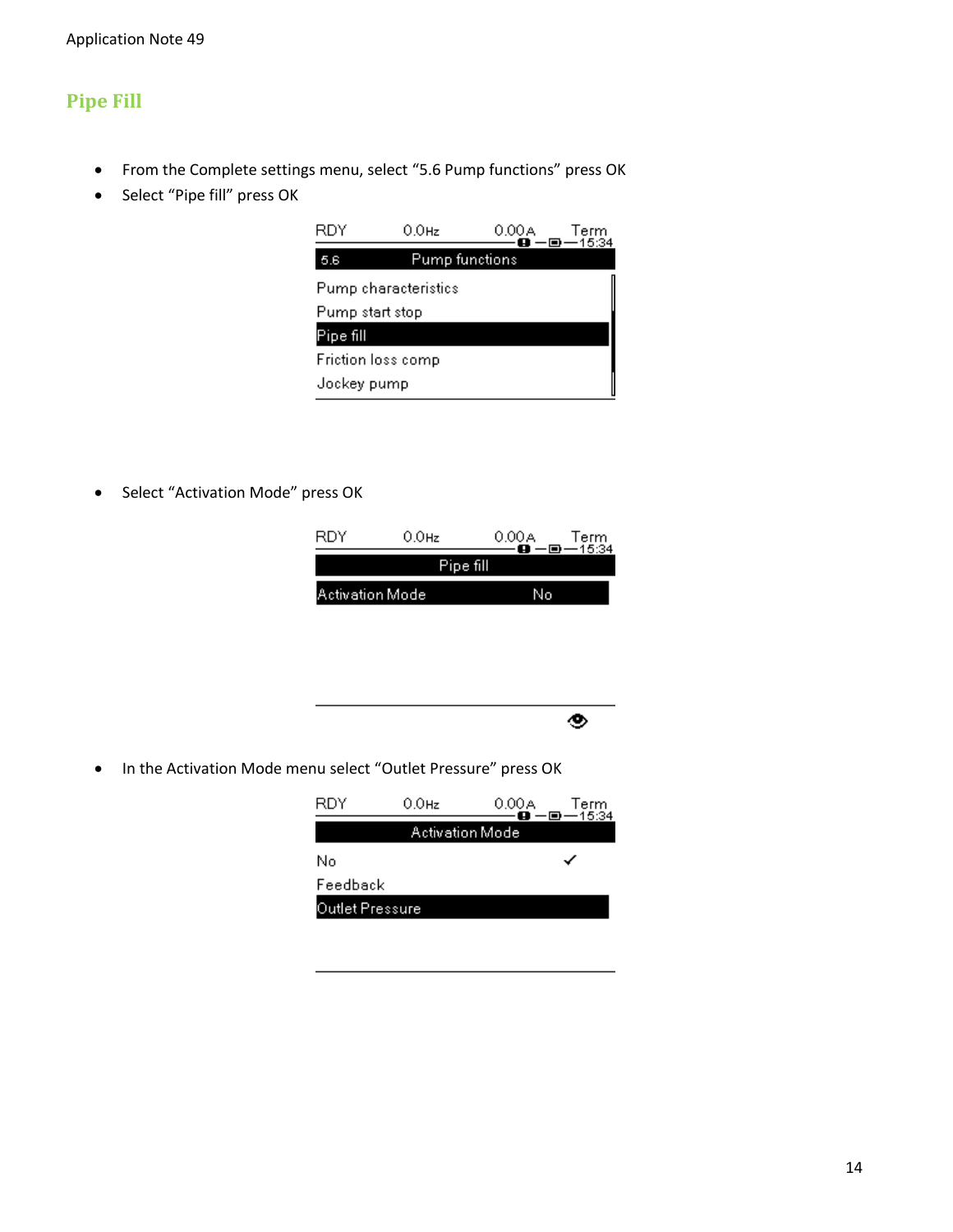- Once back in the Pipe fill menu change "Pipe Fill Speed" to 25 Hz
- Change "Pipe Fill Pressure" to 4.0 Bar
- Change "Pipe Fill Time" to 300 seconds

| RDY             | 0.0Hz              | 0.00A     | Term<br>15:34 |
|-----------------|--------------------|-----------|---------------|
|                 | Pipe fill          |           |               |
|                 | Al1 Configuration  |           |               |
|                 | Activation Source  | Yes       |               |
| Pipe Fill SPeed |                    | +25.0 Hz  |               |
|                 | Pipe Fill Pressure | $+4.0bar$ |               |
| Pipe Fill TiMe  |                    | ∍ 300     |               |
|                 |                    |           |               |

#### **Sleep/Wake Up**

- From the Complete settings menu, select "5.6 Pump functions" press OK
- Select "Sleep/wakeup" press OK



Once in the Sleep menu, press OK (on Sleep Detect Mode)

| <b>RDY</b> | $0.0$ Hz          | 0.00A | Term<br>-14:43 |
|------------|-------------------|-------|----------------|
|            | Sleep menu        |       |                |
|            | Sleep Detect Mode |       |                |

SLP. 10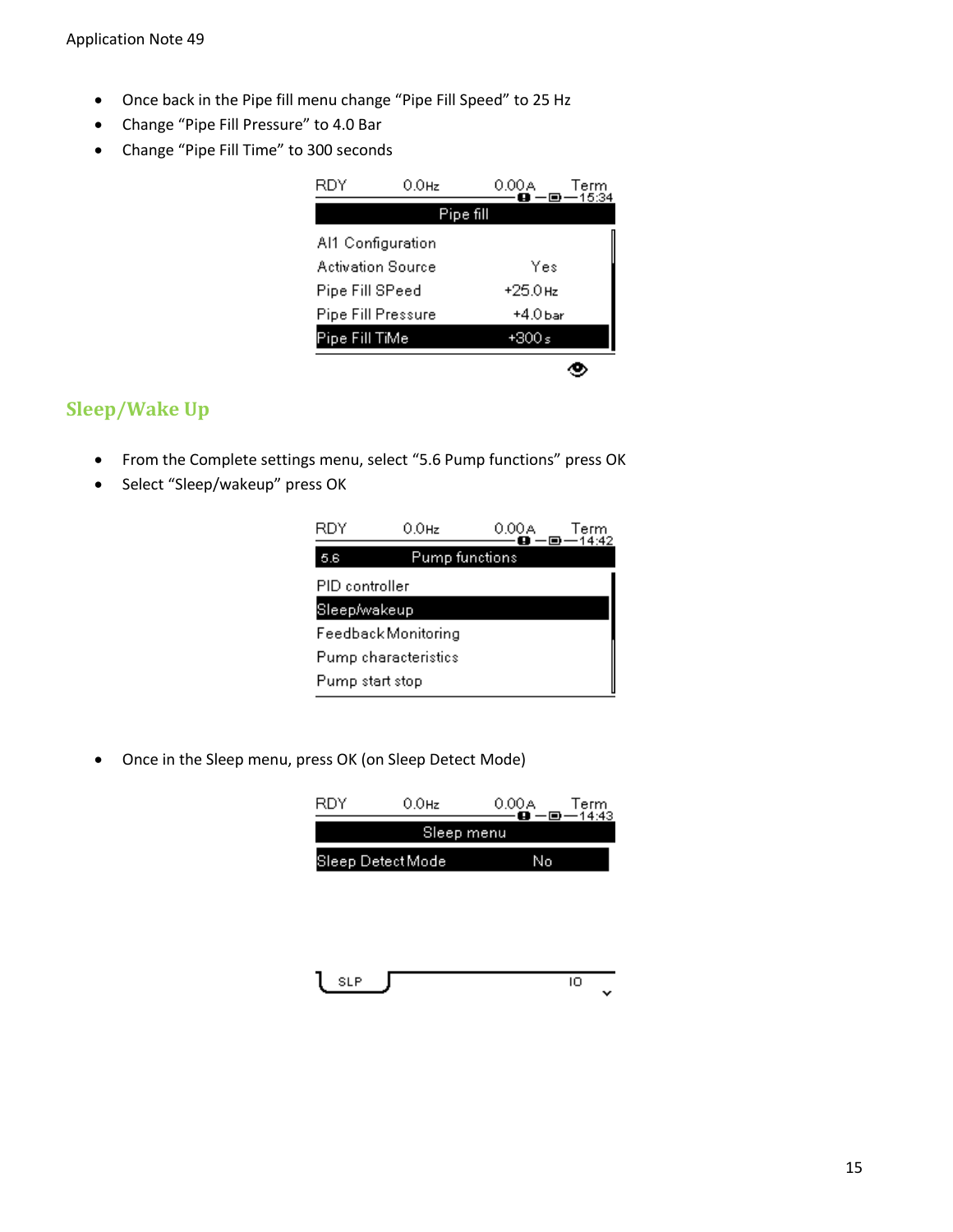• Select "Multiple" and press OK

| RDY      | $0.0$ Hz         | 0.00 A<br>ъ. | Term<br>一回一14:43 |
|----------|------------------|--------------|------------------|
|          | Sleep DetectMode |              |                  |
| Flow     |                  |              |                  |
| Speed    |                  |              |                  |
| Power    |                  |              |                  |
| Pressure |                  |              |                  |
| Multiple |                  |              |                  |

Once back in the Sleep menu, select "Sleep Pressure Level", press OK

| RDY                | 0.0Hz                | 0.00A          | erm |
|--------------------|----------------------|----------------|-----|
|                    | Sleep menu           |                |     |
| Inst. Flow Assign. |                      | Not Configured |     |
| OutletPres Assign  |                      | Al1            |     |
| Al1 Sensor config. |                      |                |     |
|                    | Sleep Pressure Level | ΝO             |     |
| Sleep Min Speed    |                      | NΟ             |     |
| SLP                | WakeUp               | ю              |     |

- Increase the pressure level to 5 Bar, press OK
- Once back in the Sleep menu, select "Sleep Min Speed", press OK

| RDY                | 0.0Hz                | 0.00A    | Term<br>14:44 |  |
|--------------------|----------------------|----------|---------------|--|
|                    | Sleep menu           |          |               |  |
| OutletPres Assign  |                      | Al1      |               |  |
| Al1 Sensor config. |                      |          |               |  |
|                    | Sleep Pressure Level | +5.0 bar |               |  |
| Sleep Min Speed    |                      | ΝO       |               |  |
|                    | Sleep Power Level    | ΝO       |               |  |
| SLP                | WakeUp               |          | ю             |  |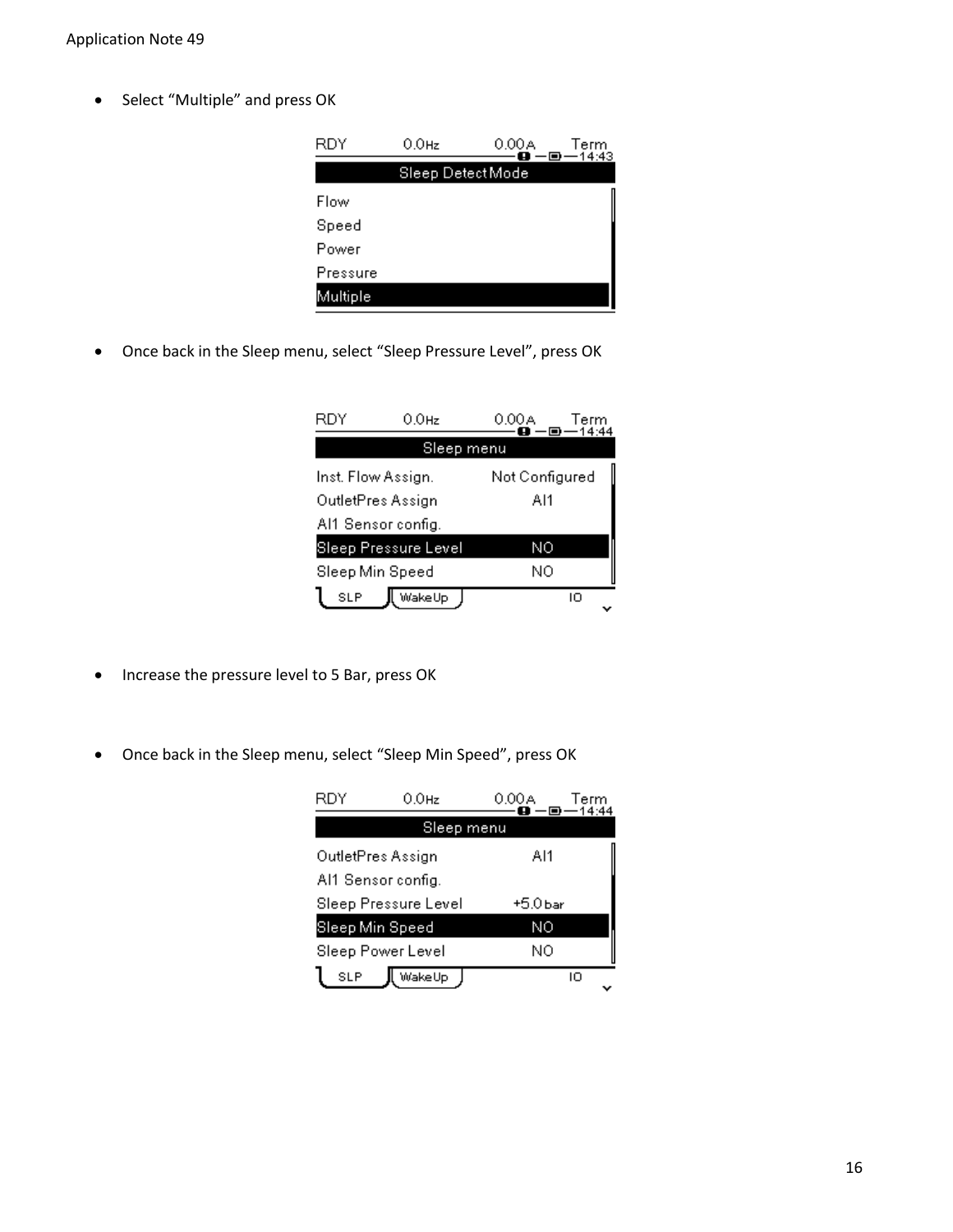- Increase "Sleep Min Speed" to 27Hz (this parameter must always be more than LSP Low Speed) or the VSD can sit at LSP and never go to sleep because it is not below "Sleep Min Speed"
- Once back in the Sleep menu, select "Sleep Delay", press OK
- Change to 30 seconds and press OK

| RDY                | $0.0$ Hz             | 0.00A    | Term<br>15:03 |
|--------------------|----------------------|----------|---------------|
|                    | Sleep menu           |          |               |
| Al1 Sensor config. |                      |          |               |
|                    | Sleep Pressure Level | +5.0 bar |               |
| Sleep Min Speed    |                      | +27.0 Hz |               |
| Sleep Power Level  |                      | ΝO       |               |
| Sleep Delay        |                      | +30 ⊲    |               |
| SLP                | WakeUp               |          | ю             |

- Press the F2 Key "WakeUp"
- Select "Wake Up Mode" press OK
- Change to Pressure Wake up based on Outlet pressure feedback

| RDY          | $0.0$ Hz              | 0.00 A<br>∙ (≡)    | Term<br>14:45 |
|--------------|-----------------------|--------------------|---------------|
|              | Wake up menu          |                    |               |
| Wake Up Mode |                       | FeedBack           |               |
|              | Wake Up Process level | 0.0 <sub>bar</sub> |               |
|              |                       |                    |               |
|              |                       |                    |               |
|              |                       |                    |               |
| SLP          | wakeUp                |                    | ю             |
| RDY          | 0.0Hz                 | 0.00A              | Term          |
|              |                       | o<br>D             | 14:45         |
|              | Wake Up Mode          |                    |               |
| FeedBack     |                       |                    |               |
| Error        |                       |                    |               |
| ressure      |                       |                    |               |
|              |                       |                    |               |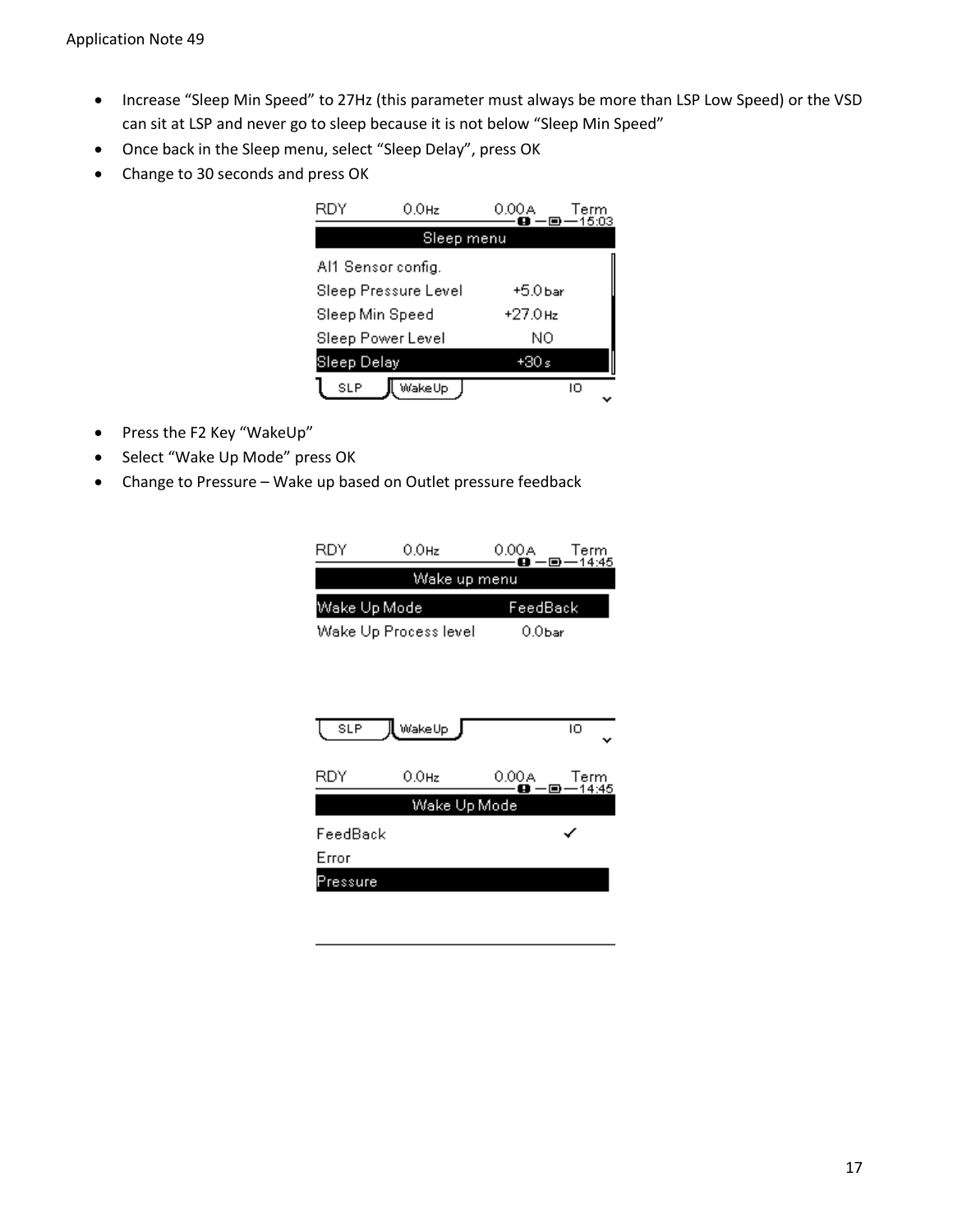- Once back in the Wake up menu, select "wake Up Press level" press OK
- Change to 3.5 Bar

| RDY          | 0.0Hz               | 0.00A<br>Term<br>$D = 15:03$ |  |
|--------------|---------------------|------------------------------|--|
|              | Wake up menu        |                              |  |
| Wake Up Mode |                     | Pressure                     |  |
|              | OutletPres Assign   | Al1                          |  |
|              | Al1 Sensor config.  |                              |  |
|              | Wake Up Press level | +3.5 bar                     |  |
|              |                     |                              |  |
| SLP          | WakeUp              | ю                            |  |

### **High Pressure Switch**

From the Complete settings menu select "5.7 Pump monitoring" press OK

| RDY  | $+0.1$ Hz          | 0.00A | Term<br>17:07 |
|------|--------------------|-------|---------------|
| 5    | Complete settings  |       |               |
| 5.5  | Command and Refere |       |               |
| 5.6  | Pump functions     |       |               |
| 5.7  | Pump monitoring    |       |               |
| 5.9  | Generic functions  |       |               |
| 5.10 | Generic monitoring |       |               |
|      |                    |       |               |

Select "Outlet pressure monitoring" press OK

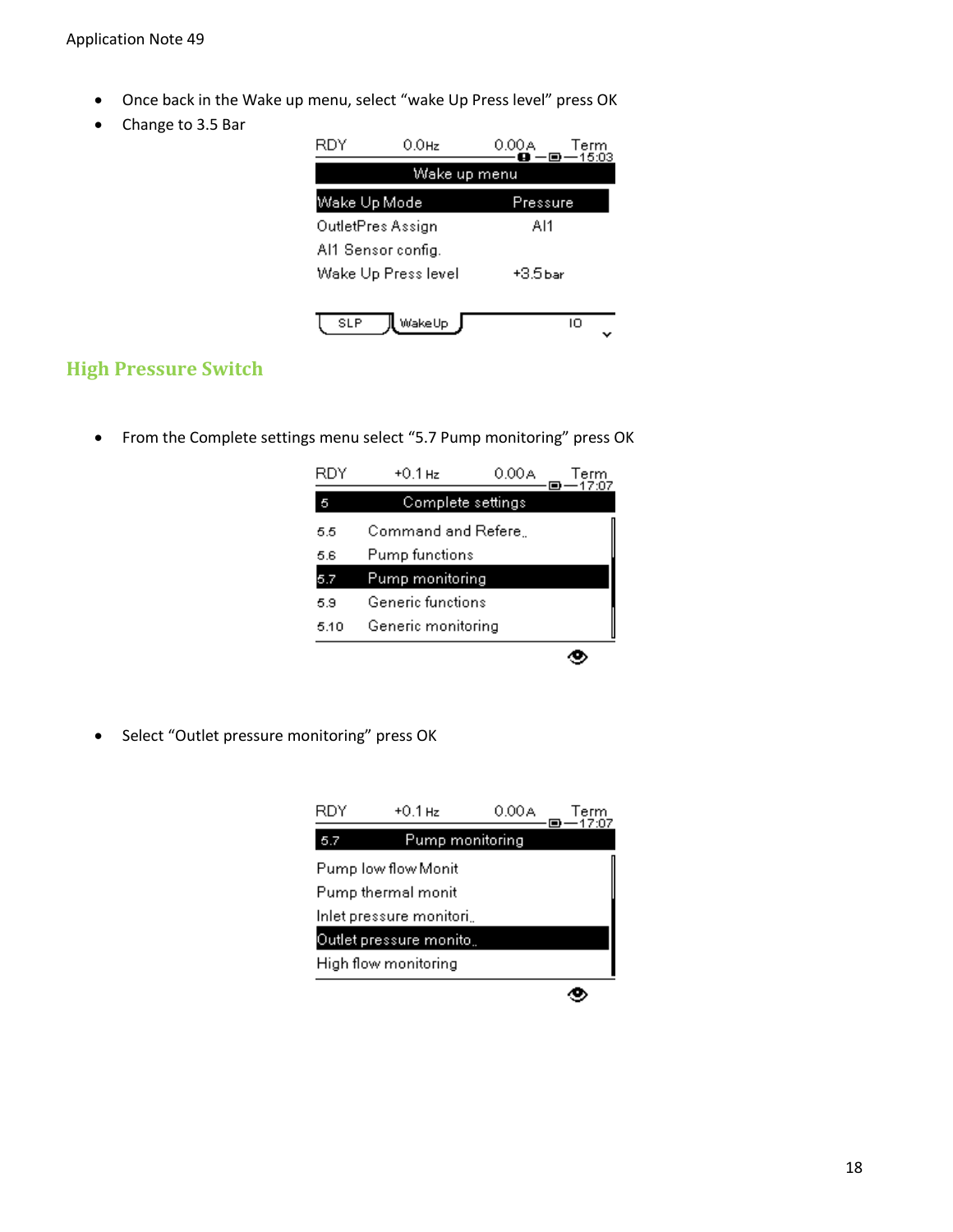From the Outlet pressure monitoring menu select "OutPres Monitoring" press OK

|                          | <b>RDY</b> | $+0.1$ Hz               | 0.00A | Term<br>-17:20<br>$\blacksquare$ |
|--------------------------|------------|-------------------------|-------|----------------------------------|
|                          |            | Outlet pressure monito. |       |                                  |
|                          |            | OutPres Monitoring      | No    |                                  |
|                          |            |                         |       |                                  |
|                          |            |                         |       |                                  |
|                          |            |                         |       |                                  |
|                          |            |                         |       |                                  |
| Select "Switch" press OK |            |                         |       | 40,                              |
|                          |            |                         |       |                                  |
|                          |            |                         |       |                                  |
|                          | RDY.       | $+0.1$ Hz               | 0.00A | Term<br>-17:08<br>•€             |
|                          |            | OutPres Monitoring      |       |                                  |
|                          | No         |                         |       |                                  |
|                          | Switch     |                         |       |                                  |
|                          | Sensor     |                         |       |                                  |
|                          | Both       |                         |       |                                  |
|                          |            |                         |       |                                  |

• In the Outlet pressure monitoring menu, select "OutPres DI Assign" press OK



۰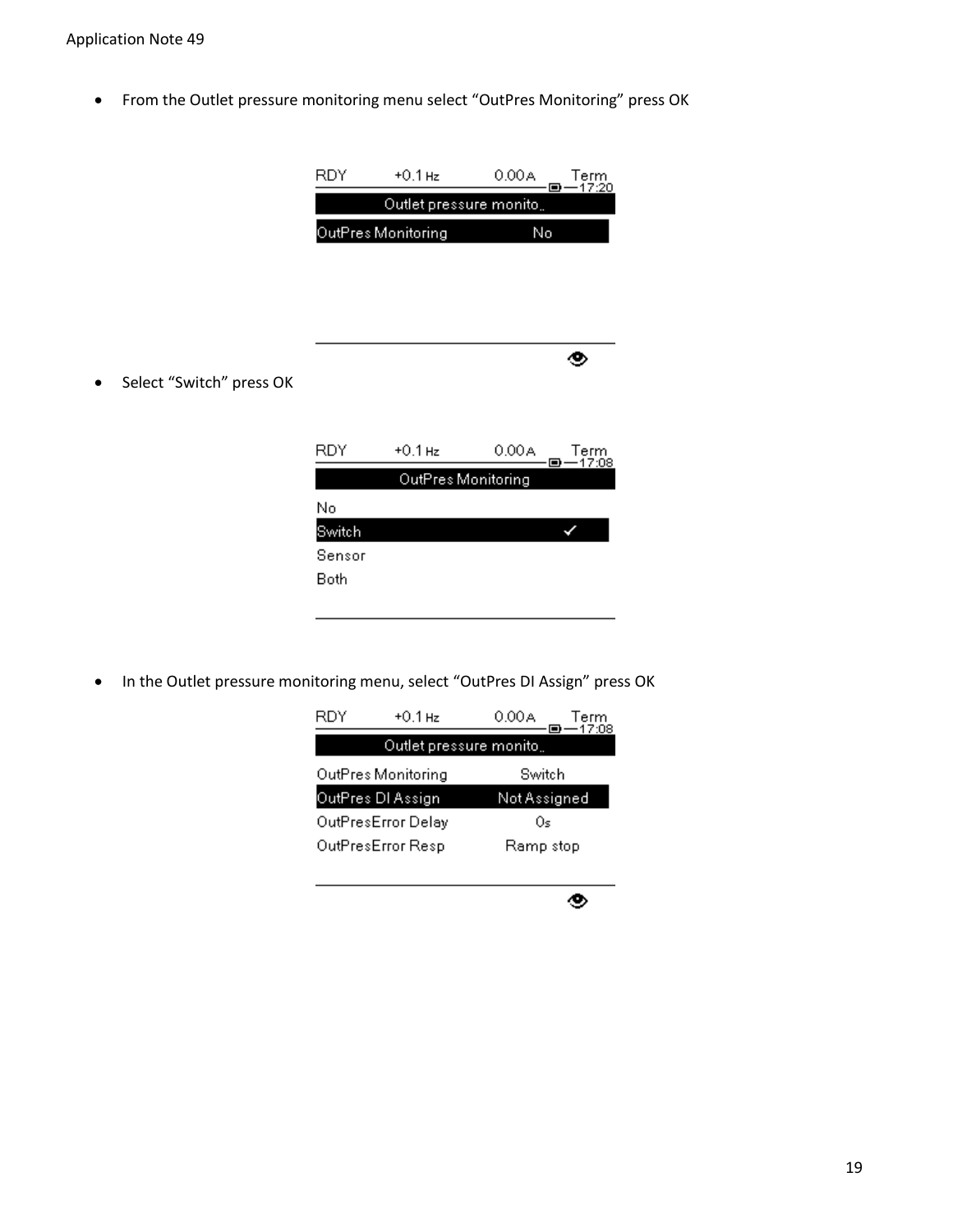• Select DI5 (Low Level) which means a normally closed fail safe contact

| RDY             | +0.1 Hz           | 0.00 A | Term<br>-17:12 |
|-----------------|-------------------|--------|----------------|
|                 | OutPres DI Assign |        |                |
| DI2 (Low level) |                   |        |                |
| DI3 (Low level) |                   |        |                |
| DI4 (Low level) |                   |        |                |
| DI5 (Low level) |                   |        |                |
| DI6 (Low level) |                   |        |                |

- In the Outlet pressure monitoring menu, select "OutPresError Delay" press OK
- Change to 2 seconds, press OK

| RDY | $+0.1$ Hz          | 0.00 A                  | Term<br>—17:13 |
|-----|--------------------|-------------------------|----------------|
|     |                    | Outlet pressure monito. |                |
|     | OutPres Monitoring | Switch                  |                |
|     | OutPres DI Assign  | DI5 (Low level)         |                |
|     | OutPresError Delay | 2s                      |                |
|     | OutPresError Resp  | Ramp stop               |                |
|     |                    |                         |                |

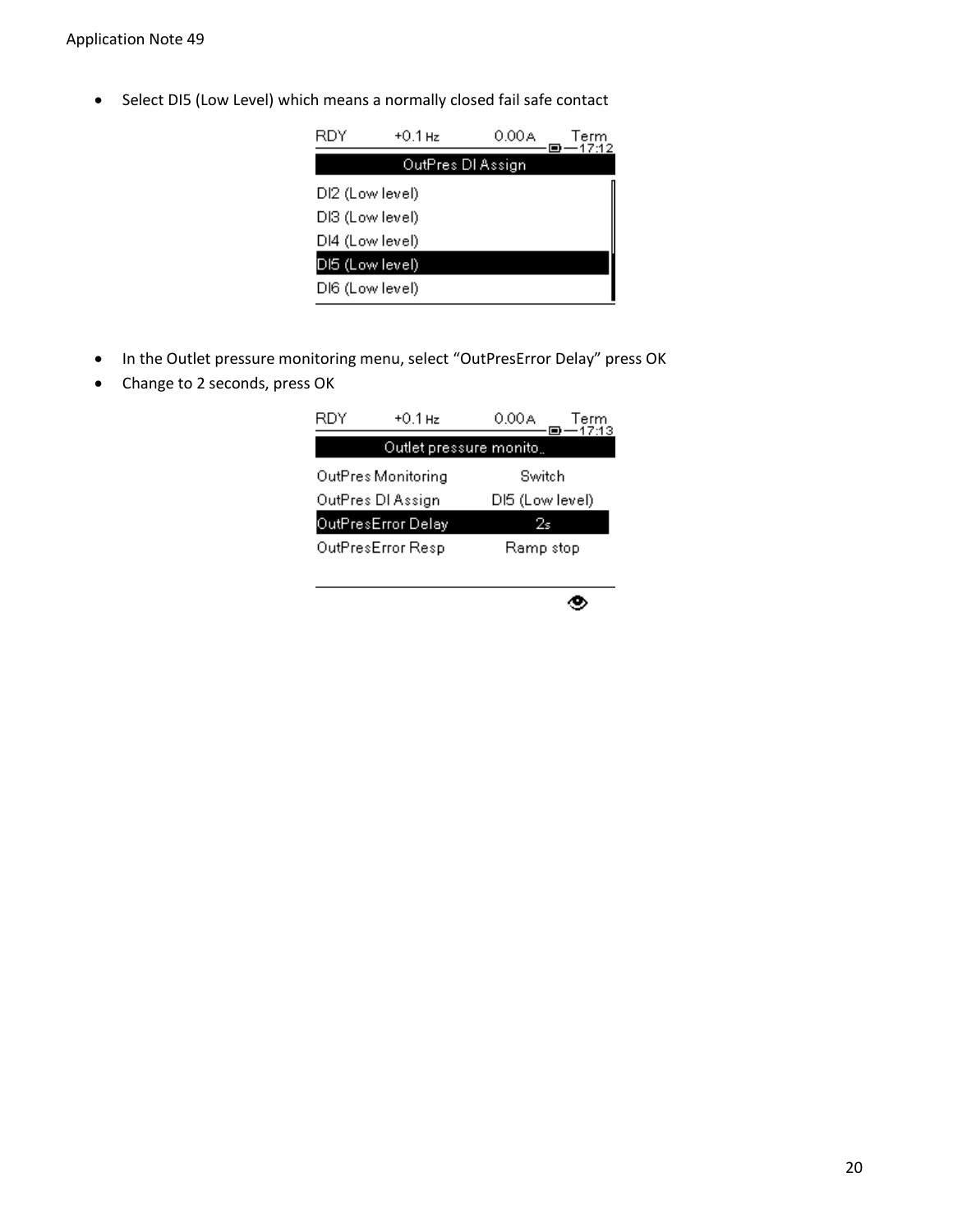### **HMI Customisation**

• Press the F4 key "Customise" • Select "List" and press OK • Press the F2 Key "MPC"

 From the Main menu (press the HOME button) press the ESC button once to get to the display/monitoring screen. (Should be similar to image below disregarding the value shown)

|            | Pre-Ramp Ref Freq | $\blacksquare$<br>17:47 |
|------------|-------------------|-------------------------|
|            |                   |                         |
|            |                   |                         |
|            |                   |                         |
|            |                   | Hz                      |
|            | Мах:+50.0         |                         |
|            |                   | Customise               |
|            |                   |                         |
|            |                   |                         |
|            |                   |                         |
|            |                   |                         |
| $+24.8$ Hz | 0.00A             | Term<br>11:56<br>— o·   |
|            |                   |                         |
|            |                   |                         |
|            |                   |                         |
|            |                   |                         |
|            |                   |                         |
|            |                   | Display value type      |

**MPC** 

 $\mathbf{l}$  Type